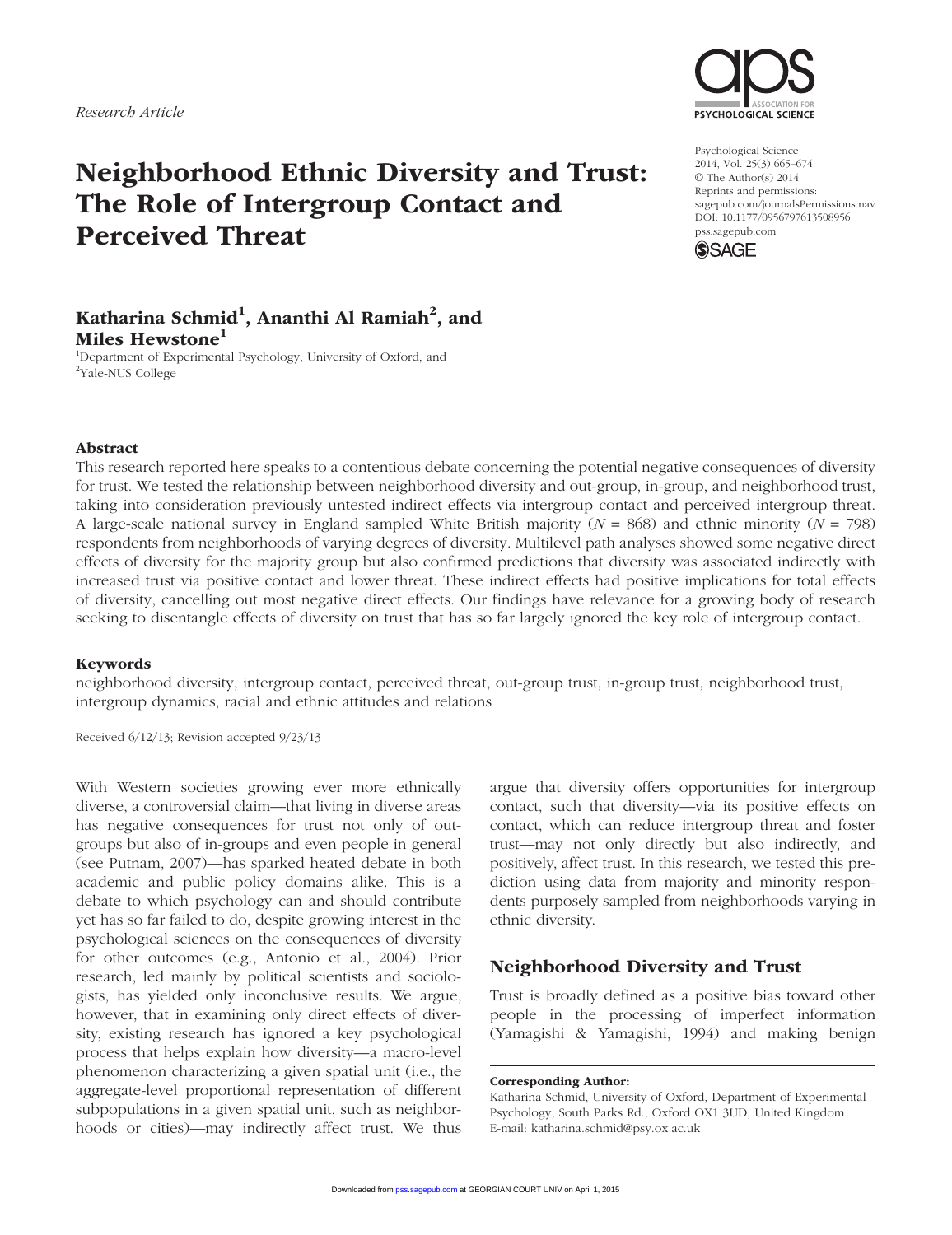assumptions about other people's behavior, thereby allowing individuals to overcome uncertain social situations (see Kollock, 1994). Because extending trust to others, despite uncertainty over their motives, intentions, and behavior, places individuals in a psychological state of vulnerability (Kramer, 1999), it involves relinquishing control and granting power to others in the expectation that they will not exploit one's vulnerability (Tanis & Postmes, 2005).

Prior research examining effects of diversity on trust has focused predominately on interpersonal trust, such as generalized trust (i.e., trust in other people in general; e.g., Hooghe, Reeskens, Stolle, & Trappers, 2009) or trust in one's neighbors (e.g., Lancee & Dronkers, 2011). Such trust is commonly regarded as part of the "social glue" that holds communities together, with positive outcomes for society (Uslaner, 2011). Trust may, however, also be group based; that is, trust may be extended to or withheld from others based on their group memberships, and individuals are more likely to trust fellow in-groups than out-groups (Foddy, Platow, & Yamagishi, 2009). Conceptually and empirically distinct from out-group attitudes (e.g., Tam, Hewstone, Kenworthy, & Cairns, 2009), out-group trust (unlike attitudes) involves putting one's in-group at risk and presupposes a state of vulnerability, thereby making it a more demanding criterion for positive intergroup relations (Kramer & Carnevale, 2001).

Using U.S. data, Putnam (2007) reported that individuals residing in census tracts characterized by higher ethnic diversity reported lower neighborhood trust (i.e., trust in neighbors), out-group trust (i.e., trust in ethnic outgroups), and in-group trust (i.e., trust in one's ethnic ingroup). Similar findings, albeit focusing only on generalized or neighborhood trust, have been obtained in other studies (e.g., Alesina & La Ferrara, 2002), although counterevidence also exists (e.g., Gesthuizen, Van der Meer, & Scheepers, 2008; Hooghe et al., 2009; Uslaner, 2012). Likely reasons for this mixed evidence lie in the focus on different countries with different immigration histories and social-welfare policies, the examination of differently sized geographical units (e.g., examining diversity at large metropolitan area or country levels as opposed to smaller neighborhoods), and the use of different measures and control variables. However, we believe the most critical factor is that most prior research considered only direct effects, without including a key variable, intergroup contact, which may explain how diversity affects various types of trust indirectly.<sup>1</sup>

# Theoretical Underpinnings: Conflict, Constrict, and Contact Theories

*Conflict theory* (e.g., Blalock, 1967; Bobo, 1999) was the first to posit that contextual diversity may negatively affect individual-level outcomes. Focusing on explaining

prejudice toward minority out-groups, conflict theory stipulates that exposure to contexts characterized by greater proportions of minority out-group members evokes competitive threat to the majority in-group's position and thereby fuels prejudice (e.g., Quillian, 1995). Much of this is echoed in the more recent, somewhat loosely defined, *constrict theory* (Putnam, 2007), which extends the potential negative outcomes of diversity from prejudice to trust. Constrict theory thus proposes that exposure to diverse environments leads people to withdraw from others and social life at large, to the extent that they end up trusting others less—including those belonging to their own ethnic groups.

In sharp contrast, *contact theory* (see Allport, 1954) allows for more optimistic predictions on the consequences of diversity. It postulates that having positive contact with individuals from different groups reduces prejudice (see Brown & Hewstone, 2005), and research also confirms positive effects on intergroup trust (e.g., Tam et al., 2009). Moreover, intergroup contact is known to reduce intergroup threat perceptions, to the extent that such contact exerts positive indirect effects on out-group trust via reduced threat (e.g., Tausch, Tam, Hewstone, Kenworthy, & Cairns, 2007). Conceptualized as the belief that the out-group is in some way detrimental to the ingroup, intergroup threat often concerns "realistic" issues (e.g., competition over resources, territory, or status) but may also be more intangible and symbolic in nature (see Riek, Mania, & Gaertner, 2006, for a review).

Of note, diversity offers opportunities for intergroup contact; specifically, individuals living in more diverse contexts have greater contact with individuals of other groups (Pettigrew, Wagner, & Christ, 2010; Schlüter & Wagner, 2008; Stein, Post, & Rinden, 2000; Wagner, Christ, Pettigrew, Stellmacher, & Wolf, 2006). Similarly, greater perceived diversity predicts greater contact, both among majority populations (Wagner, Hewstone, & Machleit, 1989) and ethnic minority populations (Vervoort, Flap, & Dagevos, 2010). Moreover, research has found that diversity can exert indirect prejudice-reducing effects via its positive effects on contact (e.g., Pettigrew et al., 2010; Schlüter & Wagner, 2008; Wagner et al., 2006). Although these studies highlight the importance of considering indirect effects of diversity on prejudice, none of them allows conclusions to be drawn regarding potential indirect effects of diversity on trust. No prior research has thus examined the effects of diversity on different types of trust while taking into consideration indirect effects via intergroup contact and perceived threat.

## Hypotheses

We examined the effects of neighborhood ethnic diversity on three different types of trust—out-group, in-group, and neighborhood trust—among general population samples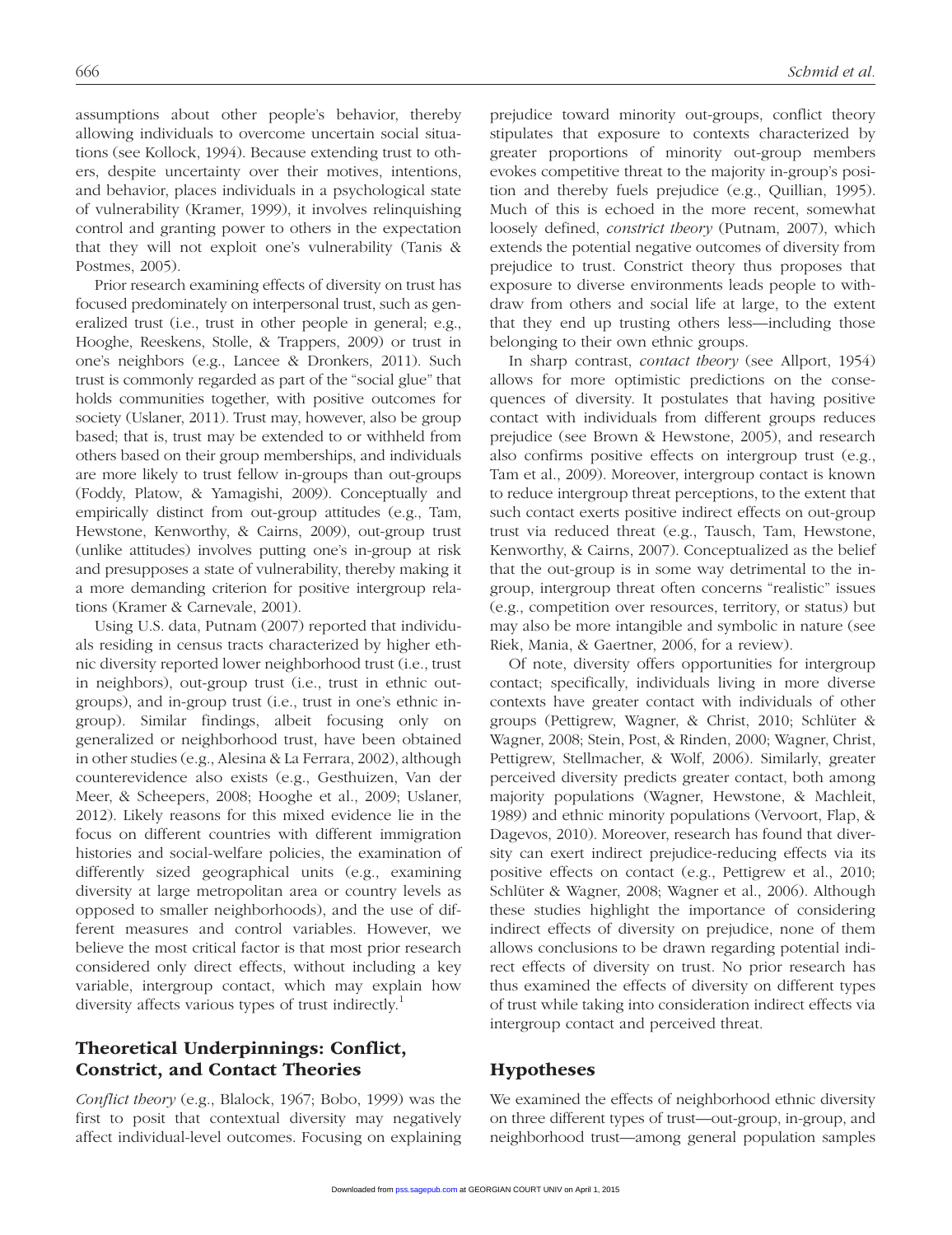derived from neighborhoods in England varying in their proportion of ethnic minority residents. In testing both direct and indirect (via intergroup contact and perceived threat) effects, as well as total effects of diversity, we simultaneously examined the predictions of conflict, constrict, and contact theories. Because diverse contexts offer opportunities for contact, we expected diversity to be positively associated with greater contact, which, in turn, would be associated with lower threat. We thus hypothesized that diversity would be indirectly, positively related with trust by virtue of its positive effects on contact. Moreover, we expected these positive indirect effects to positively influence the total effects of diversity (i.e., the sum of direct and indirect effects), such that we would not witness negative total effects of diversity on trust.

Using multilevel modeling, we considered two operationalizations of diversity, actual neighborhood diversity (based on objective population statistics) and perceived neighborhood diversity (based on individuals' subjective appraisal of their neighborhood's diversity). By focusing on relatively small geographical units to measure neighborhood diversity, we overcame problems of prior research focusing on larger geographical units, such as countries or districts (e.g., Gesthuizen et al., 2008; Wagner et al., 2006); it is in such smaller community contexts that individuals negotiate their everyday relations (see also Oliver & Wong, 2003).

We tested our predictions among White British majority and ethnic minority respondents. We also examined the effects of diversity on the three types of trust alongside another outcome variable, out-group attitudes, to ensure that effects of diversity on trust occur independently from the conceptually distinct construct of prejudice and attitudes. We controlled for key demographic variables (age, gender, education, and income), as well as neighborhood deprivation (because diversity and deprivation often covary; e.g., Letki, 2008).

### Method

### *Design and participants*

Primary sampling units (subsequently referred to as neighborhoods) were so-called middle-layer super-output areas (mean *N* = 7,200 residents). Data collection was subcontracted to a professional survey organization that conducted face-to-face interviews. Sampling of respondents within neighborhoods was based on randomlocation quota sampling, with quotas set on the profile of respondents interviewed in each neighborhood, based on key demographics (age, gender, working status, ethnicity). Data collection took place from October 2009 to February 2010.

The final sample comprised 1,666 adults (age range = 16–97) drawn from 224 neighborhoods, of which 868 were White British majority respondents (418 males, 450 females; mean age = 47.79 years) nested in 218 neighborhoods. Targeted oversampling yielded 798 ethnic minority respondents (431 males, 366 females, 1 unidentified; mean age = 37.73 years) nested in 196 neighborhoods.

### *Neighborhood-level variables*

*Diversity.* For White British respondents, we used the ethnic-fractionalization index (Montalvo & Reynal-Querol, 2005), which ranges from 0 (*low*) to 1 (*high*); higher scores reflect greater probability of encountering a non-White British person in the neighborhood. For the ethnic minority sample, we used the Herfindahl index (Hirschman, 1964; range = 0–1). Higher scores reflect greater probability of encountering a White British person. In our selected neighborhoods, the ethnic-fractionalization index ranged from .02 to .83 and the Herfindahl index from .17 to .95.

We refer to both indexes as diversity measures yet ask the reader to keep in mind that for the majority, higher scores reflect greater probability of encountering an ethnic minority individual, whereas for the minority, higher scores reflect greater probability of encountering a majority individual.

*Index of multiple deprivation (IMD).* We assessed the socioeconomic profile of the selected neighborhoods using the IMD, a United Kingdom–government-derived statistic assessing relative levels of social and economic deprivation of small regional areas, based on a variety of indicators (e.g., income, health deprivation, crime; see Noble, McLennan, Wilkinson, Whitworth, Barnes, & Dibben, 2008). In our selected neighborhoods, the IMD ranged from 3.15 (low) to 73.92 (high).

### *Individual-level variables*

*Perceived neighborhood diversity.* For White British participants, perceived neighborhood diversity was measured using one item: "What proportion of residents in your neighborhood are people from ethnic minority backgrounds?" The same measure was used for ethnic minority participants, except that "people from ethnic minority backgrounds" was replaced with "people of White British background." Responses were made on a scale from 1 (*none or very few*) to 5 (*almost all or all*).

**Positive neighborhood contact.** For White British participants, positive neighborhood contact was measured using two items: "How often, if at all, do you mix socially with people from ethnic minority backgrounds in your neighborhood?" and "How often, if at all, do you have brief everyday encounters with people from ethnic minority backgrounds, which might involve exchanging a couple of words, for example, in corner shops, buying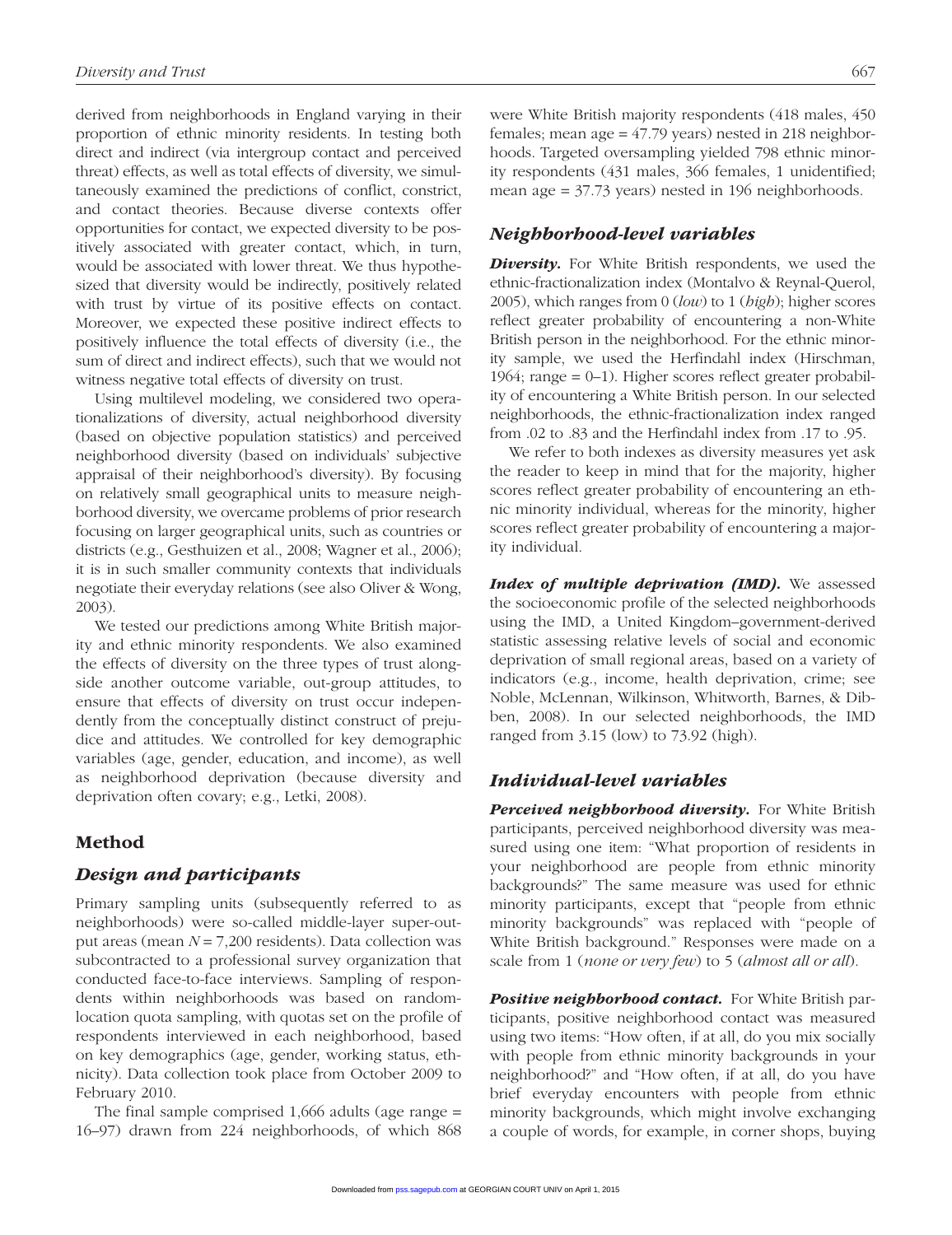a paper and so on?" Ethnic minority respondents were given the same measures but were asked about their contact with "people of White British background." Responses were made on a scale from 1 (*never*) to 5 (*very often*). The two items were reliably correlated (White British: *r* = .49, *p* < .001; ethnic minority: *r* = .50, *p* < .001) and averaged.

*Perceived intergroup threat.* Five items measured intergroup threats. For White British participants, three items measured realistic threat: "The more political and economic power people from ethnic minority backgrounds have in this country, the more difficult it is for White British people," "People from ethnic minority backgrounds commit a lot of crime that affects White British people," and "People from ethnic minority backgrounds take good jobs away from White British people." Two items measured symbolic threat: "People from ethnic minority backgrounds threaten White British people's way of life," and "People from ethnic minority backgrounds and White British people have very different values." The same five measures were used for ethnic minority participants, except that the roles of the ingroups and out-groups in the questions were swapped. Ratings were made on a scale from 1 (*strongly disagree*) to 5 (*strongly agree*). The five items formed reliable indexes (White British:  $\alpha = .84$ ; ethnic minority:  $\alpha = .70$ ).

*Trust.* For White British participants, we measured outgroup trust using the following item: "Thinking specifically about people from ethnic minority backgrounds would you say that *1–many can be trusted, 2–some can be trusted, 3–a few can be trusted*, or *4–none of them can be trusted*." We used the same measure of out-group trust for ethnic minority participants but replaced "people from ethnic minority backgrounds" with "people of White British background." For both groups, we then measured in-group trust and neighborhood trust with the same item, but the name of the out-group was replaced with the name of the respondents' in-group and with "people living in your neighborhood," respectively. All three items were reverse-coded; higher scores reflected greater trust.

**Out-group attitudes.** For White British participants, out-group attitudes were measured using a feeling thermometer: "How do you feel about people from ethnic minority backgrounds?" For ethnic minority respondents, we used the same measure, again replacing "people from ethnic minority backgrounds" with "people of White British background." Responses ranged from 1 (*cold*) to *10* (*warm*).

*Demographic variables.* We treated age as a continuous variable. Gender was coded 0 for male and 1 for female. Education was treated as a continuous variable  $(1 = no education, 2 = certificate of secondary education,$  $3 =$  advanced certificate of education,  $4 =$  higher diploma below degree level,  $5 =$  degree level and above), as was annual household income, ranging from 1 (under £2,500) to 14 (over £100,000).

### **Results**

Intraclass correlations for trust and attitudes were moderate to large (range = .11–.37), demonstrating substantial variance between neighborhoods. We thus employed multilevel path analyses to simultaneously estimate the hypothesized relationships at the between-neighborhoods level (i.e., at the neighborhood level) and at the withinneighborhoods level (i.e., at the individual level), respectively. At the between-neighborhoods level of the model, we used a doubly manifest approach involving the modeling of relationships between the context-level variables (diversity and IMD) and the individual-level variables aggregated to the context level (see Marsh et al., 2009). We estimated model parameters using Mplus Version 6 (Muthén & Muthén, 2010), using full-information maximum-likelihood estimation and robust standard errors.

We analyzed the data separately for both groups. We estimated our models such that we examined, at the between-neighborhoods level, effects of the objective diversity index (independent variable) on contact (firstorder mediator), threat (second-order mediator), and outgroup, in-group, and neighborhood trust and attitudes (dependent variables).<sup>2</sup> At the within-neighborhoods level, we examined effects of perceived neighborhood diversity (independent variable) on contact (first-order mediator), threat (second-order mediator), and outgroup, in-group, and neighborhood trust and attitudes (dependent variables). We included age, gender, education, and income as independent covariates at the withinneighborhoods level and IMD as a covariate at the between-neighborhoods level of the model. The estimated models were fully saturated. Tables 1 and 3 show the full set of estimated direct effects for the majority and the minority sample, respectively (Tables S1–S3 in the Supplemental Material available online show descriptive statistics and zero-order correlations). In the description of our results, we focus on Tables 2 and 4, which show direct effects, specific and total indirect effects (based on Sobel tests; see e.g., MacKinnon, Lockwood, Hoffman, West, & Sheets, 2002), and total effects of diversity on the trust and attitude variables at the within- and betweenneighborhoods levels of the model.

### *White British majority sample*

As Table 2 shows, at the between-neighborhoods level, greater diversity (measured by ethnic fractionalization,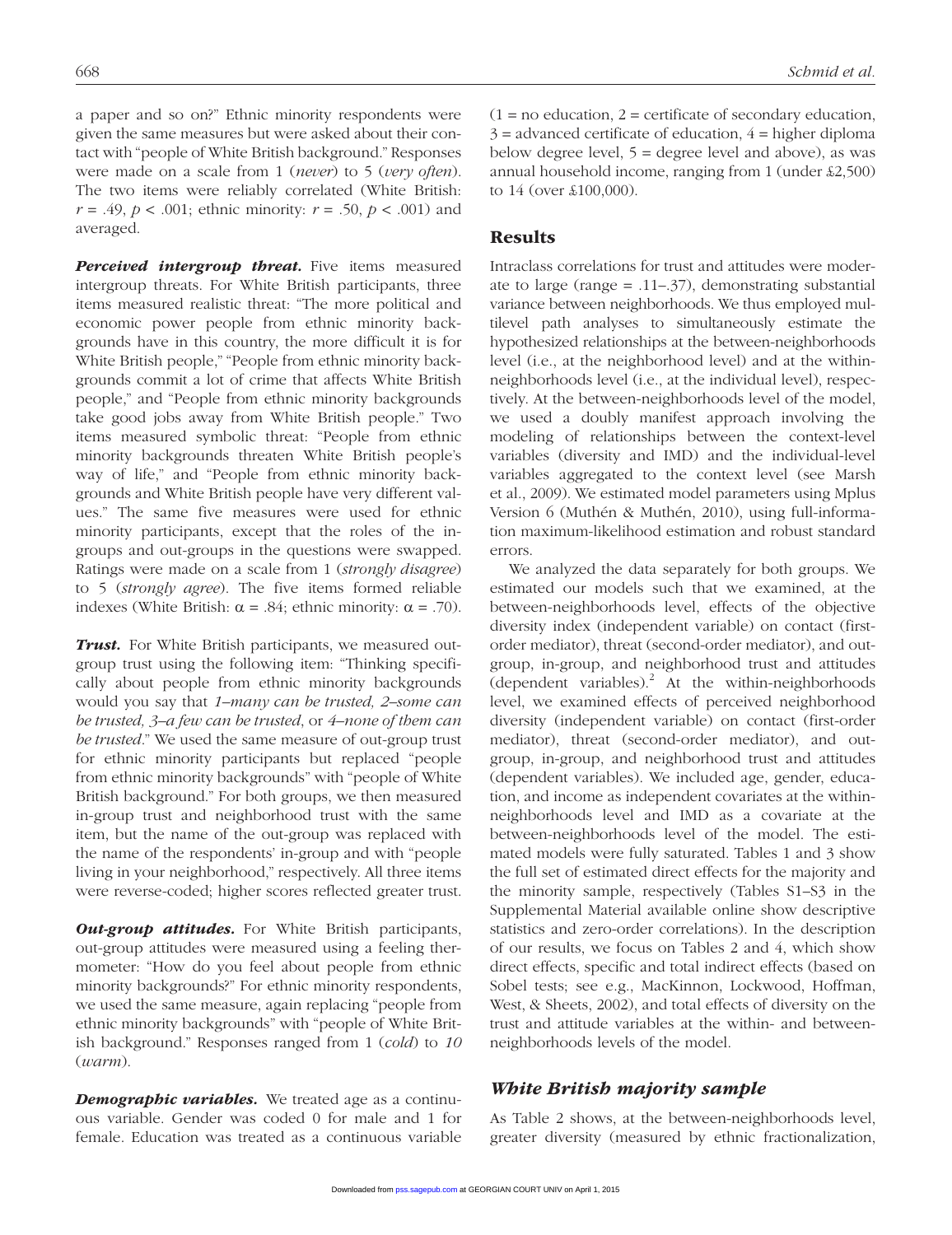| Level and independent<br>variable | Dependent variable    |                     |                    |                   |                       |                        |  |
|-----------------------------------|-----------------------|---------------------|--------------------|-------------------|-----------------------|------------------------|--|
|                                   | Intergroup<br>contact | Perceived<br>threat | Out-group<br>trust | In-group<br>trust | Neighborhood<br>trust | Out-group<br>attitudes |  |
| Between-neighborhoods<br>level    |                       |                     |                    |                   |                       |                        |  |
| Diversity                         | $2.40(0.24)$ ***      | $-0.58(0.33)$       | $-0.64(0.30)$ *    | $-0.29$ $(.34)$   | $-0.99(0.40)$ *       | $-0.13(0.24)$          |  |
| Intergroup contact                |                       | $-0.24(0.09)$ **    | 0.09(0.09)         | 0.03(0.08)        | 0.10(0.09)            | 0.09(0.06)             |  |
| Perceived threat                  |                       |                     | $-0.52(0.07)$ ***  | $-0.25(0.06)$ **  | $-0.28(0.06)$ **      | $-0.26(0.04)$ **       |  |
| <b>IMD</b>                        | 0.00(0.00)            | $0.01(0.01)^*$      | $-0.01(0.01)$      | $-0.01(0.00)*$    | $-0.02(0.01)$ ***     | 0.00(0.00)             |  |
| Within-neighborhoods<br>level     |                       |                     |                    |                   |                       |                        |  |
| Perceived diversity               | $0.43(0.04)$ ***      | 0.06(0.04)          | $-0.12(0.04)$ **   | $-0.10(0.04)$ **  | $-0.23(0.04)$ ***     | $-0.05(0.04)$          |  |
| Intergroup contact                |                       | $-0.26(0.04)$ **    | $0.09(0.03)$ **    | 0.02(0.03)        | 0.04(0.04)            | $0.09(0.03)$ **        |  |
| Perceived threat                  |                       |                     | $-0.46(0.03)$ ***  | $-0.20(0.03)$ *** | $-0.13(0.03)$ ***     | $-0.40(0.04)$ **       |  |
| Education                         | $0.16(0.04)$ ***      | $-0.30(0.04)$ **    | $0.14(0.04)$ **    | $0.15(0.04)$ ***  | 0.04(0.04)            | 0.08(0.04)             |  |
| Income                            | 0.04(0.05)            | $-0.05(0.05)$       | 0.07(0.04)         | 0.03(0.05)        | $0.24~(0.04)$ ***     | 0.00(0.04)             |  |
| Age                               | $-0.09(0.03)$ **      | 0.00(0.03)          | $0.11(0.03)$ ***   | $0.13(0.03)$ ***  | $0.26(0.03)$ ***      | 0.01(0.03)             |  |
| Gender                            | 0.00(0.03)            | $-0.06(0.03)$       | 0.02(0.03)         | $-0.03(0.03)$     | $-0.02(0.03)$         | $0.11(0.04)$ **        |  |

Table 1. Estimated Direct Effects at Between- and Within-Neighborhoods Levels of the Model for the White British Sample

Note: Unstandardized coefficients are shown, and standard errors are given in parentheses. At the between-neighborhoods level, the measure of diversity was the ethnic-fractionalization index (Montalvo & Reynal-Querol, 2005). IMD = Index of Multiple Deprivation.  $* p < .05.$  \*\* $p < .01.$  \*\* $p < .001.$ 

i.e., increased probability of encountering someone from an ethnic minority background in one's neighborhood) was directly associated with lower out-group and neighborhood trust but not with in-group trust and out-group attitudes. All indirect effects of diversity via contact and threat were positive, as were the total indirect effects (although the total indirect effect on in-group trust was nonsignificant). No significant total effects on trust were observed; the total effect for out-group attitudes was positive.

| <b>Table 2.</b> Direct. Indirect. and Total Effects of Diversity on Outcome Variables for the White British Sample |  |
|--------------------------------------------------------------------------------------------------------------------|--|
|--------------------------------------------------------------------------------------------------------------------|--|

| Level and effect                       | Out-group trust  | In-group trust   | Neighborhood trust | Out-group attitudes |
|----------------------------------------|------------------|------------------|--------------------|---------------------|
| Between-neighborhoods level            |                  |                  |                    |                     |
| Direct effect                          | $-0.64(0.30)$ *  | $-0.29(0.34)$    | $-0.99(0.40)$ *    | $-0.13(0.24)$       |
| Indirect effect via intergroup contact | 0.22(0.21)       | 0.08(0.19)       | 0.24(0.22)         | 0.22(0.14)          |
| Indirect effect via perceived threat   | 0.30(0.18)       | 0.15(0.09)       | 0.16(0.10)         | 0.15(0.09)          |
| Indirect effect via contact and threat | $0.30(0.12)$ *   | $0.14(0.07)^*$   | $0.16(0.07)^*$     | $0.15(0.06)^*$      |
| Total indirect effect                  | $0.82(0.24)$ **  | 0.37(0.21)       | $0.55(0.26)^*$     | $0.52(0.16)$ **     |
| Total effect                           | 0.18(0.28)       | 0.08(0.26)       | $-0.44(0.27)$      | $0.39(0.19)$ *      |
| Variance explained $(R^2)$             | .34              | .11              | .21                | .22                 |
| Within-neighborhoods level             |                  |                  |                    |                     |
| Direct effect                          | $-0.12(0.04)$ ** | $-0.10(0.04)$ ** | $-0.23(0.04)$ ***  | $-0.05(0.04)$       |
| Indirect effect via intergroup contact | $0.04(0.01)$ **  | 0.01(0.01)       | 0.02(0.02)         | $0.04(0.01)$ **     |
| Indirect effect via perceived threat   | $-0.03(0.02)$    | $-0.01(0.01)$    | $-0.01(0.01)$      | $-0.02(0.02)$       |
| Indirect effect via contact and threat | $0.05(0.01)$ **  | $0.02(0.01)$ **  | $0.01(0.00)$ **    | $0.04(0.01)$ **     |
| Total indirect effect                  | $0.06(0.02)$ **  | 0.02(0.02)       | 0.02(0.02)         | $0.06(0.02)$ **     |
| Total effect                           | $-0.06(0.04)$    | $-0.08(0.04)$ *  | $-0.21(0.04)$ ***  | 0.01(0.04)          |
| Variance explained $(R^2)$             | .38              | .13              | .23                | .24                 |

Note: Unstandardized coefficients are shown, and standard errors are given in parentheses. At the between-neighborhoods level, the measure of diversity was the ethnic-fractionalization index (Montalvo & Reynal-Querol, 2005). At the within-neighborhoods level, the measure of diversity was perceived diversity.

 $* p < .05.$  \*\* $p < .01.$  \*\* $p < .001.$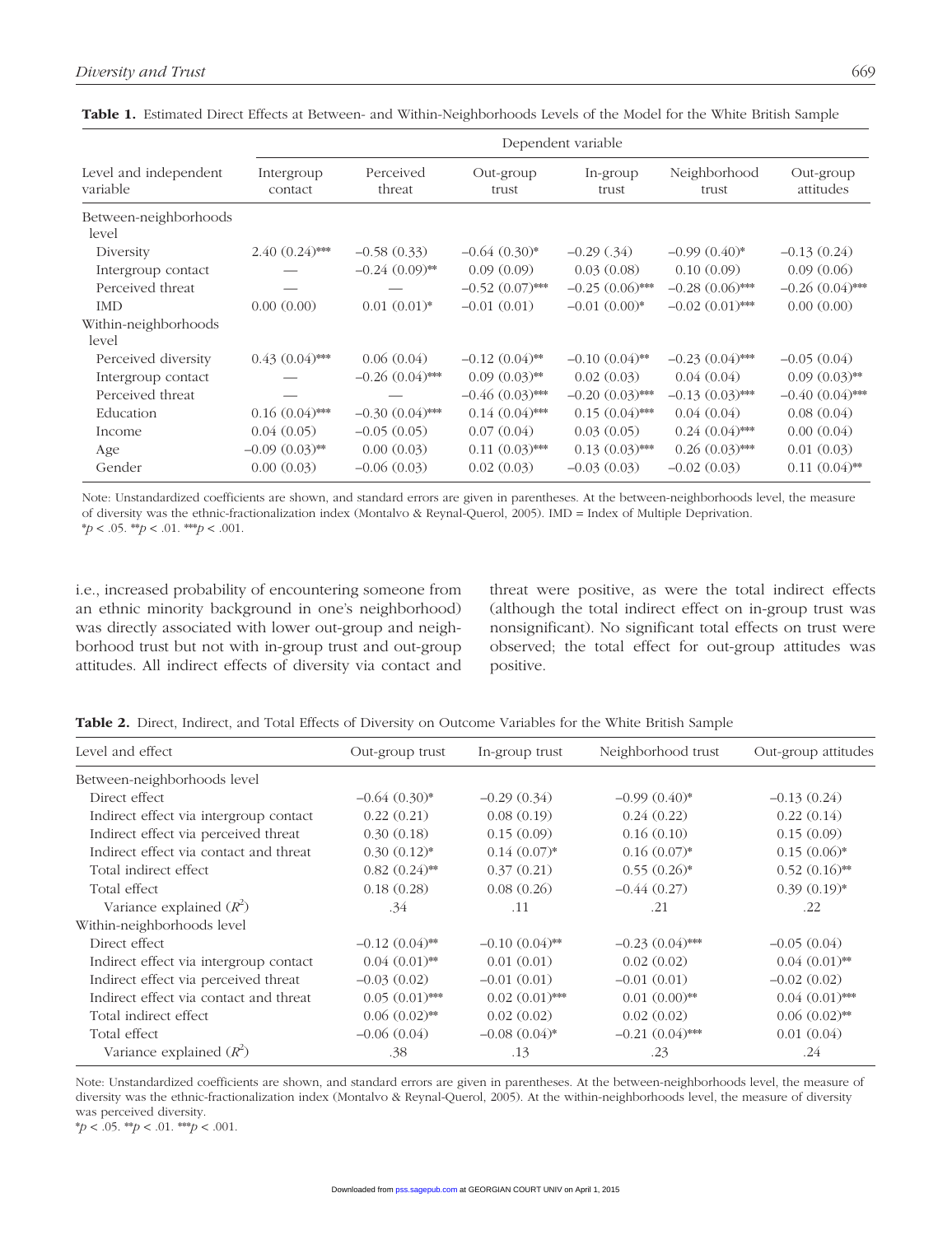| Level and independent<br>variable | Dependent variable    |                     |                    |                   |                       |                        |  |
|-----------------------------------|-----------------------|---------------------|--------------------|-------------------|-----------------------|------------------------|--|
|                                   | Intergroup<br>contact | Perceived<br>threat | Out-group<br>trust | In-group<br>trust | Neighborhood<br>trust | Out-group<br>attitudes |  |
| Between-neighborhoods<br>level    |                       |                     |                    |                   |                       |                        |  |
| Diversity                         | $1.48(0.30)$ ***      | $0.74(0.31)*$       | $-0.13(0.35)$      | $-0.43(0.35)$     | $-0.03(0.46)$         | 0.07(0.24)             |  |
| Intergroup contact                |                       | $-0.37(0.07)$ ***   | $0.19(0.09)$ *     | $0.25(0.09)$ **   | $0.23(0.09)^*$        | 0.10(0.06)             |  |
| Perceived threat                  |                       |                     | $-0.36(0.07)$ ***  | $-0.36(0.08)$ **  | $-0.26(0.08)$ **      | $-0.17(0.06)$ **       |  |
| <b>IMD</b>                        | 0.00(0.01)            | $0.01(0.01)*$       | $-0.01(0.01)$      | $-0.01(0.00)$     | $-0.01(0.01)$ *       | 0.00(0.00)             |  |
| Within-neighborhoods<br>level     |                       |                     |                    |                   |                       |                        |  |
| Perceived diversity               | $0.28(0.04)$ ***      | 0.01(0.04)          | 0.07(0.04)         | $0.11(0.04)$ **   | 0.06(0.04)            | 0.05(0.05)             |  |
| Intergroup contact                |                       | $-0.18(0.04)$ ***   | 0.06(0.04)         | $0.10(0.04)$ *    | $0.13(0.04)$ **       | $0.11(0.04)$ **        |  |
| Perceived threat                  |                       |                     | $-0.39(0.05)$ ***  | $-0.28(0.05)$ *** | $-0.17(0.05)$ ***     | $-0.23(0.05)$ **       |  |
| Education                         | 0.00(0.04)            | 0.00(0.04)          | 0.08(0.06)         | $-0.01(0.06)$     | 0.00(0.05)            | 0.02(0.05)             |  |
| Income                            | 0.00(0.05)            | $-0.20(0.05)$ ***   | 0.07(0.06)         | 0.09(0.05)        | $0.17(0.06)$ **       | 0.03(0.05)             |  |
| Age                               | 0.01(0.04)            | $-0.08(0.04)$ *     | $-0.04(0.04)$      | 0.02(0.04)        | $0.11(0.04)$ *        | 0.00(0.04)             |  |
| Gender                            | 0.04(0.03)            | $-0.02(0.03)$       | 0.05(0.03)         | 0.02(0.04)        | $-0.01(0.04)$         | 0.03(0.03)             |  |

Table 3. Estimated Direct Effects at Between- and Within-Neighborhoods Levels of the Model for the Ethnic Minority Sample

Note: Unstandardized coefficients are shown, and standard errors are given in parentheses. At the between-neighborhoods level, the measure of diversity was the Herfindahl index (Hirschman, 1964). IMD = Index of Multiple Deprivation.

\**p* < .05. \*\**p* < .01. \*\*\**p* < .001.

At the within-neighborhoods level, subjective perceptions of diversity were directly associated with lower outgroup, in-group, and neighborhood trust but not with attitudes. All indirect effects via contact and threat were positive, as were the total indirect effects on out-group trust and attitudes. The total effects of perceived diversity were nonsignificant for out-group trust and attitudes but were negative for in-group and neighborhood trust.

### *Ethnic minority sample*

As Table 4 shows, at the between-neighborhoods level, greater diversity (as measured by Herfindahl, i.e., increased probability of encountering a White British person in the neighborhood) did not exert any direct effects on trust or attitudes. All indirect effects via contact and threat were positive, yet no significant total indirect effects emerged. Diversity did not exert significant total effects on any of the outcome variables.

At the within-neighborhoods level, perceived diversity exerted only a significant, positive direct effect on ingroup trust. All indirect effects via contact and threat were positive, as were all total indirect effects (with the exception of out-group trust). All total effects on trust were positive; no total effect on attitudes emerged.

### **Discussion**

Our research constitutes the first comprehensive test of the effects of neighborhood diversity on trust that (a) included measures of out-group, in-group, and neighborhood trust; (b) considered direct as well as previously untested indirect effects (via intergroup contact and perceived threat); (c) measured not only actual but also perceived diversity, using multilevel analyses to account for both between- and within-neighborhoods level direct, indirect, and total effects; (d) compared majority and ethnic minority respondents; (e) focused on small, meaningful neighborhood units; (f) showed effects of diversity on trust over and above previously tested effects on outgroup attitudes; and (g) controlled for key demographic and neighborhood-level covariates.

Our study revealed some negative direct effects of diversity, similar to those noted by Putnam (2007) and others (e.g., Alesina & La Ferrara, 2002). Although we did not witness any negative direct effects of diversity for the minority sample, for the majority respondents, diversity (both perceived diversity at the individual level and ethnic fractionalization at the neighborhood level) exerted negative direct effects on out-group and neighborhood trust; perceived diversity was also directly associated with lower in-group trust.

However, we found consistent positive indirect effects of diversity via contact and threat (at both the neighborhood and individual level) on all types of trust and attitudes for both groups. We have thus shown that greater diversity was consistently associated with more contact, and contact with lower threat, which resulted in more diversity being indirectly associated with greater outgroup, in-group, and neighborhood trust.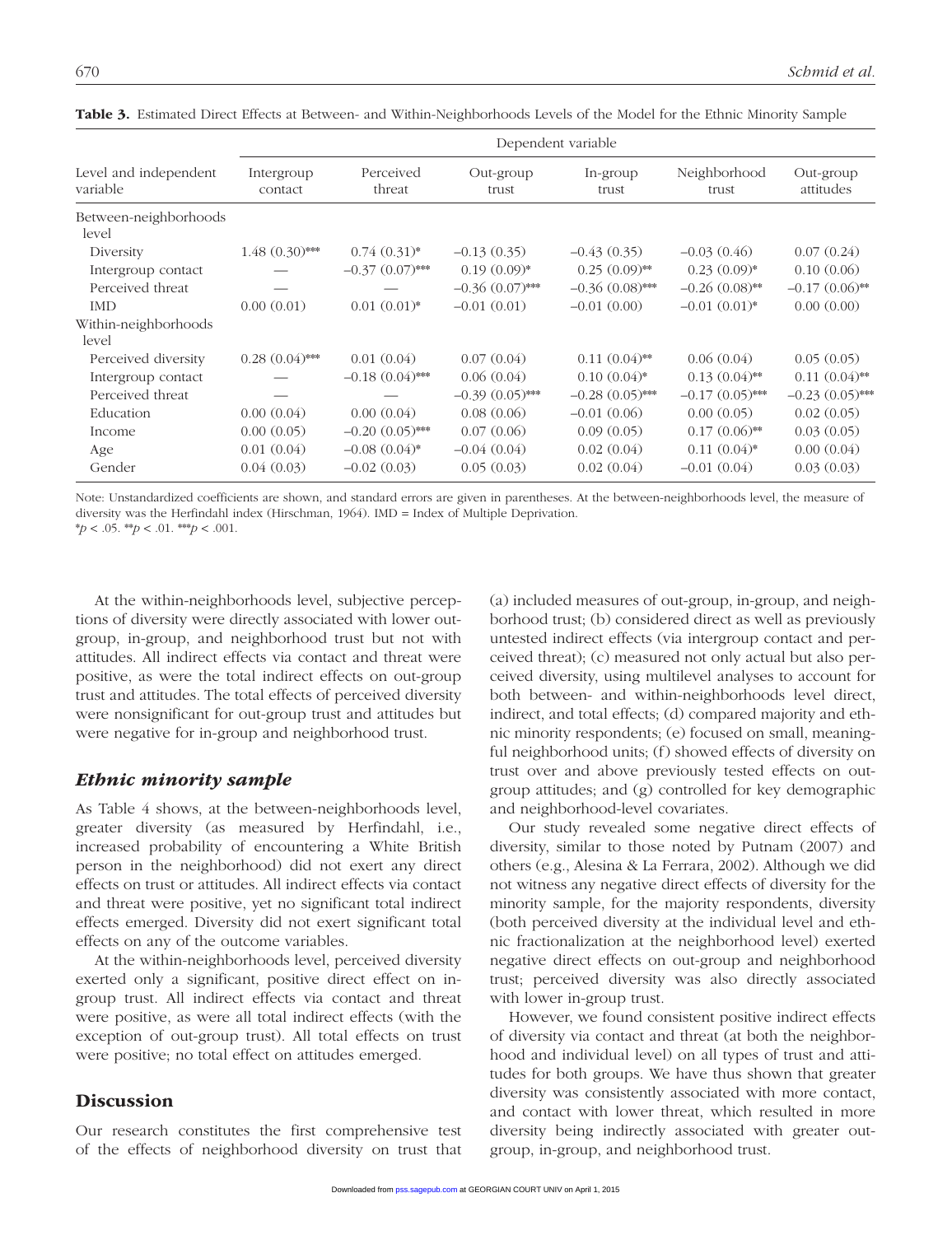| Level and effect                       | Out-group trust  | In-group trust  | Neighborhood trust | Out-group attitudes |
|----------------------------------------|------------------|-----------------|--------------------|---------------------|
| Between-neighborhoods level            |                  |                 |                    |                     |
| Direct effect                          | $-0.13(0.35)$    | $-0.43(0.35)$   | $-0.03(0.46)$      | 0.07(0.24)          |
| Indirect effect via intergroup contact | $0.29(0.14)$ *   | $0.37(0.15)^*$  | $0.35(0.15)^{*}$   | 0.14(0.10)          |
| Indirect effect via perceived threat   | $-0.27(0.11)*$   | $-0.26(0.12)$ * | $-0.19(0.10)$ *    | $-0.13(0.06)$ *     |
| Indirect effect via contact and threat | $0.20(0.06)$ **  | $0.20(0.07)$ ** | $0.15(0.06)$ **    | $0.10(0.04)$ *      |
| Total indirect effect                  | 0.22(0.18)       | 0.31(0.20)      | 0.30(0.18)         | 0.11(0.11)          |
| Total effect                           | 0.09(0.36)       | $-0.12(0.37)$   | 0.27(0.44)         | 0.18(0.26)          |
| Variance explained $(R^2)$             | .20              | .20             | .17                | .09                 |
| Within-neighborhoods level             |                  |                 |                    |                     |
| Direct effect                          | 0.07(0.04)       | $0.11(0.04)$ ** | 0.06(0.04)         | 0.05(0.05)          |
| Indirect effect via intergroup contact | 0.02(0.01)       | $0.03(0.01)$ *  | $0.04(0.01)$ **    | $0.03(0.01)$ **     |
| Indirect effect via perceived threat   | $-0.00(0.02)$    | $-0.00(0.01)$   | $-0.00(0.01)$      | $-0.00(0.01)$       |
| Indirect effect via contact and threat | $0.02(0.01)$ *** | $0.01(0.00)$ ** | $0.01(0.00)$ **    | $0.01(0.00)$ **     |
| Total indirect effect                  | 0.04(0.02)       | $0.04(0.02)$ *  | $0.04(0.02)$ **    | $0.04(0.02)$ **     |
| Total effect                           | $0.10(0.04)$ *   | $0.15(0.04)$ ** | $0.11(0.05)*$      | 0.09(0.05)          |
| Variance explained $(R^2)$             | .18              | .11             | .11                | .08                 |

Table 4. Direct, Indirect, and Total Effects of Diversity on Outcome Variables for Ethnic Minority Sample

Note: Unstandardized coefficients are shown, and standard errors are given in parentheses. At the between-neighborhoods level, the measure of diversity was the Herfindahl index (Hirschman, 1964). At the within-neighborhoods level, the measure of diversity was perceived diversity.

 $* p < .05.$  \*\* $p < .01.$  \*\* $p < .001.$ 

Notably then, when we considered the total effects of diversity we did not, by and large, witness negative effects of diversity. Thus, at the neighborhood-level, diversity did not exert significant total effects on any type of trust, nor on attitudes, for the majority group, which suggests that the positive indirect effects via contact cancelled out the obtained negative direct effects on trust. In fact, the total effect on out-group trust was positive (albeit nonsignificant) for the majority group, as was the effect on out-group attitudes. For the minority group, effects were similar, such that there was no total effect of actual diversity. Moreover, at the individual level, we observed positive total effects of perceived diversity on all trust outcomes for the minority. These positive total effects may suggest that minority group members adapt better to diverse environments (perhaps because they are accustomed to encountering contexts shared by majority members or to being in the minority in everyday life), with positive consequences for trust.

For the majority, however, we did witness two negative total effects of perceived diversity at the individual level on in-group and neighborhood trust, which might appear to support constrict theory (Putnam, 2007). However, given that constrict theory predicts negative effects on all types of trust and is also theoretically rooted in conflict theory (e.g., Blalock, 1967; Bobo, 1999), which was originally formulated to explain dominant majority group members' prejudice, it is noteworthy that we did not observe analogous negative total effects of perceived diversity on out-group trust or attitudes. These findings, particularly for in-group trust, may thus also reflect a process akin to "deprovincialization" (see Pettigrew, 1997),

whereby intergroup contact prompts individuals to reappraise the importance of their in-group's norms and values, with positive consequences for intergroup relations. Subjective perceptions of diversity may thus evoke similar deprovincialization processes, involving perhaps a lowering of in-group trust relative to out-group trust rather than a reduction of trust per se. Indeed, such processes may be particularly applicable to dominant majority groups. It remains, however, for future research to explore this possibility further.

Importantly, our research does not align with the body of research that claims negative effects of neighborhood diversity on trust (e.g., Putnam, 2007). We thus did not obtain any negative total effects of actual diversity at the neighborhood level for either the majority or the minority group. Moreover, for perceived diversity, total effects were positive for the minority, and although for the majority group, total effects on in-group and neighborhood trust were negative, no negative effect on out-group trust emerged. This suggests that perceived diversity does not, by and large, exert negative effects either. Our research thus shows that in seeking to understand if, and especially how, diversity affects trust, it does not suffice to merely consider direct effects. Rather, it is vital to capture how diversity is subjectively encountered, that is, through contact with those others who shape one's diverse environments. Thus, once the positive indirect effects of diversity on trust were accounted for, most negative direct effects of diversity were cancelled out.

Moreover, our research holds implications for psychological research more generally. Psychologists often ignore the potential involvement of wider context-level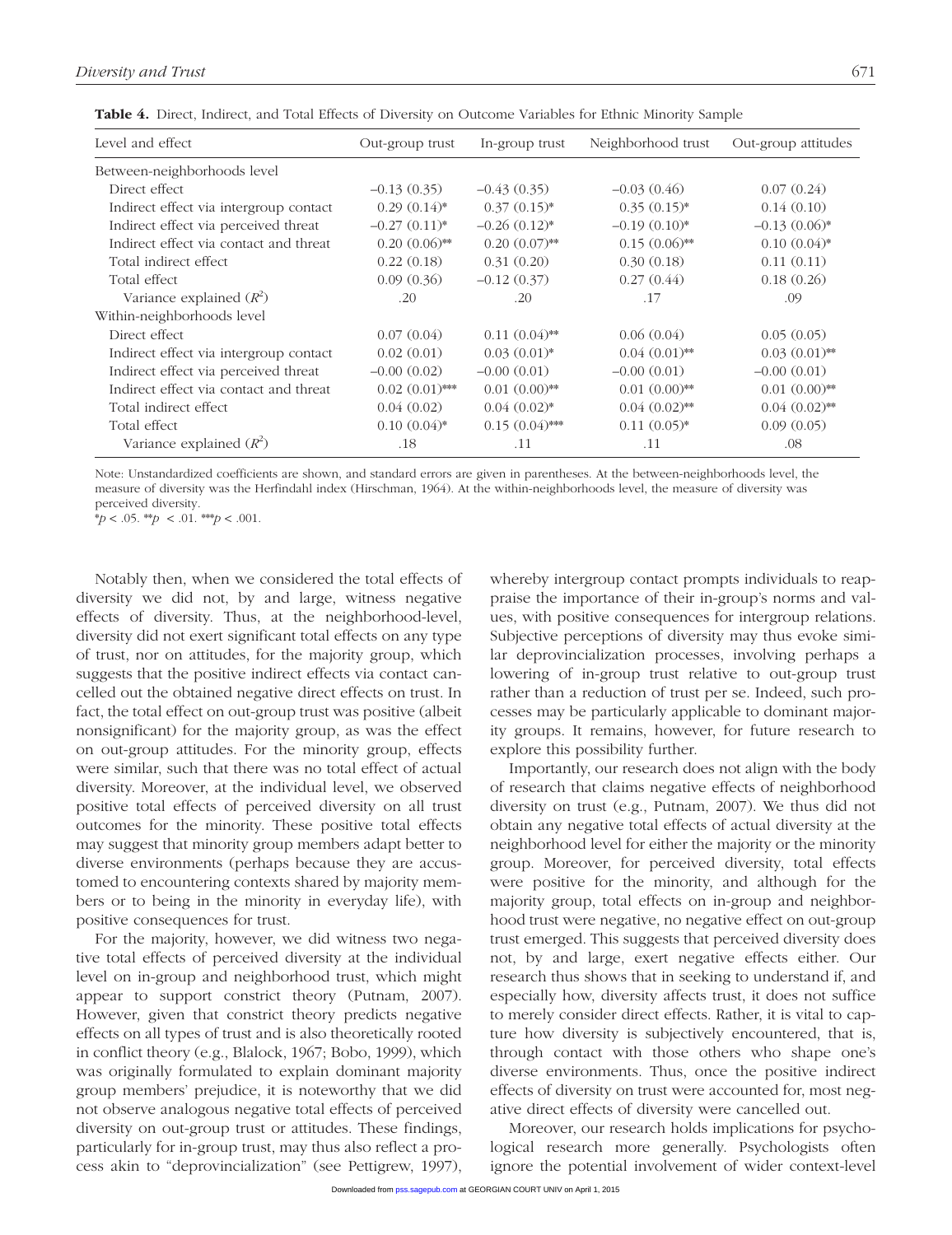factors and their interplay with individual-level processes; for example, research on contact has tended to focus on the relationship between contact and attitudes solely at the individual level (for exceptions, see, e.g., Pettigrew et al., 2010; Wagner et al., 2006). Yet it is increasingly being recognized that psychology can and should strive toward an integration of macro-level factors when examining individual-level processes (e.g., Christ & Wagner, 2012; Pettigrew, 2008; Pettigrew & Tropp, 2011). Not only will this integration of micro and macro levels advance psychological theory per se, but it is also invaluable if psychology wishes to inform policy making and have real-world applicability. By considering neighborhood characteristics and their interplay with psychological processes of trust, our research speaks directly to the call for such integrative, cross-level research (see e.g., Pettigrew, 2008).

Notwithstanding our contributions, there are a number of limitations to acknowledge. A key limitation is that our data is cross-sectional, which limits our ability to draw inferences about causality. Future research employing longitudinal data will allow for testing of bidirectional relationships and greater confidence in inferring causality. Some of our constructs were also assessed with a limited set of items, and we asked, of necessity, the majority about ethnic minority respondents and the minority about White British respondents (the target out-group was thus more clearly defined for the minority). Although general population surveys need to be economical, both with time and cost, future research should aim to consider, if and where possible, a more nuanced assessment of constructs and target groups. It also remains for research to examine effects of diversity on trust in other contexts (e.g., other countries, but also workplaces or educational settings) and to examine potential multiplicative, or interactive, effects between different contexts. Moreover, research has shown that segregation, rather than diversity, negatively affects trust (Uslaner, 2012), which makes it imperative for future research to replicate our findings while considering a measure of segregation alongside diversity. Finally, our research suggests that mere exposure to diversity may not unequivocally lead to uptake of contact for everyone. Future work should therefore consider potential moderating factors that explain when and for whom diversity leads to positive contact. For example, individuals exposed to positive intergroup norms in their social environments, who hold positive diversity beliefs or more liberal ideologies, or have extended contact (see e.g., Wright, Aron, McLaughlin-Volpe, & Ropp, 1997) may be more likely to take up contact opportunities in diverse settings.

To conclude, our findings call for a more measured account of the potential consequences of diversity on trust. Unlike Putnam and other researchers, we argue and have empirically confirmed that diversity does not inevitably lead people to "hunker down" (Putnam, 2007, p. 149), but also enables them to open up and can provide them with opportunities for engaging with others of different ethnic backgrounds than their own. Diversity thus offers possibilities for having positive, face-to-face contact, and not merely living side-by-side, with one another, which can cancel out, or even override, potential negative effects of diversity on trust toward others, regardless of their ethnic background.

#### Author Contributions

All authors developed the study concept and contributed to the study design. Data collection by the survey company was overseen by all authors. K. Schmid performed the data analysis and drafted the manuscript, and A. Al Ramiah and M. Hewstone provided critical revisions. All authors approved the final version of the manuscript for submission.

#### Acknowledgments

We thank Charles Judd and three anonymous reviewers for their feedback on an earlier version of this article.

#### Declaration of Conflicting Interests

The authors declared that they had no conflicts of interest with respect to their authorship or the publication of this article.

#### Funding

This research was funded by a grant on "Ethno-religious diversity and trust in residential and educational settings" from the Leverhulme Trust, as well as by the Max Planck Institute for the Study of Religious and Ethnic Diversity, Göttingen, Germany.

#### Supplemental Material

[Additional supporting information may be found at http://pss](http://pss.sagepub.com/content/by/supplemental-data) .sagepub.com/content/by/supplemental-data

#### **Notes**

1. The data used by Putnam (2007) included a measure of interethnic friendships, yet he did not test whether the relationship between diversity and trust was affected by this measure (for a discussion, see Pettigrew & Tropp, 2011, pp. 164–166).

2. The ethnic-fractionalization and Herfindahl indexes were highly correlated with the measure of perceived diversity aggregated to the neighborhood level (White British: *r* = .71, ethnic minority:  $r = .72$ ); they were also highly correlated with measures capturing the percentage of ethnic minorities and White British people in the neighborhood, respectively (White British:  $r = .96$ , ethnic minority:  $r = .89$ ). We replicated our analyses considering the aggregate perceived diversity measure and the percentage measures as alternative operationalizations of diversity at the between-neighborhoods level. The overall pattern of results was comparable with results reported here and can be obtained from the first author.

#### References

Alesina, A., & La Ferrara, E. (2002). Who trusts others? *Journal of Public Economics*, *85*, 207–234.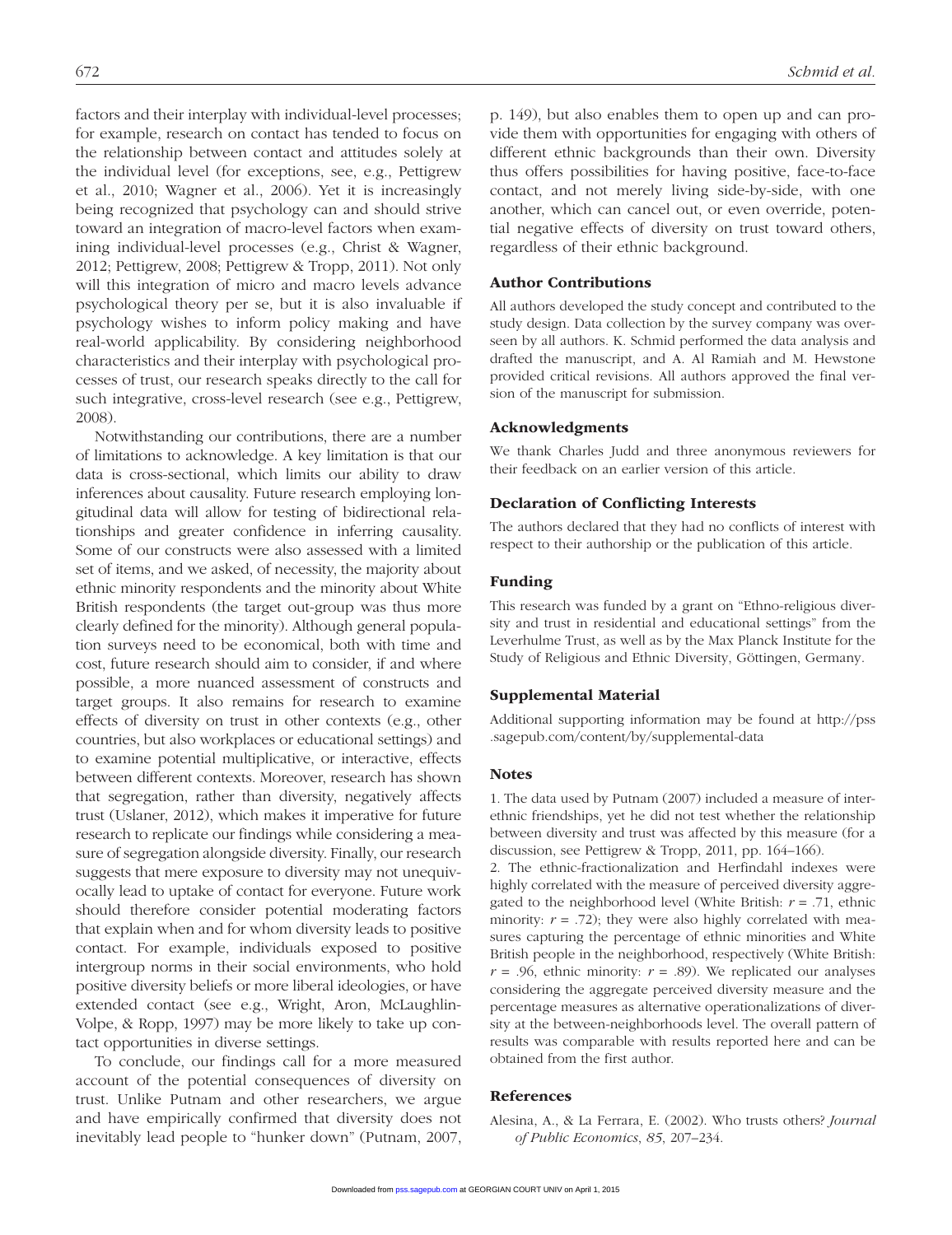- Allport, G. W. (1954). *The nature of prejudice*. Reading, MA: Addison-Wesley.
- Antonio, A. L., Chang, M. J., Hakuta, K., Kenny, D. A., Levin, S., & Milem, J. F. (2004). Effects of racial diversity on complex thinking in college students. *Psychological Science*, *15*, 507–510.
- Blalock, H. M. (1967). Per cent non-white and discrimination in the South. *American Sociological Review*, *22*, 677–682.
- Bobo, L. D. (1999). Prejudice as a sense of group position: Microfoundations of a sociological approach to racism and race relations. *Journal of Social Issues*, *17*, 445–472.
- Brown, R. J., & Hewstone, M. (2005). An integrative theory of intergroup contact. In M. P. Zanna (Ed.), *Advances in experimental social psychology* (Vol. 37, pp. 255–331). San Diego, CA: Academic Press.
- Christ, O., & Wagner, U. (2012). Methodological issues in the study of intergroup contact: Towards a new wave of research. In G. Hodson & M. Hewstone (Eds.), *Advances in intergroup contact* (pp. 223–261). London, England: Psychology Press.
- Foddy, M., Platow, M. J., & Yamagishi, T. (2009). Group-based trust in strangers: The role of stereotypes and expectations. *Psychological Science*, *20*, 419–422.
- Gesthuizen, M., Van der Meer, T., & Scheepers, P. (2008). Ethnic diversity and social capital in Europe: Tests of Putnam's thesis in European countries. *Scandinavian Political Studies*, *32*, 121–142.
- Hirschman, A. O. (1964). The paternity of an index. *American Economic Review*, *54*, 761–762.
- Hooghe, M., Reeskens, T., Stolle, D., & Trappers, A. (2009). Ethnic diversity and generalized trust in Europe: A crossnational multilevel study. *Comparative Political Studies*, *42*, 198–223.
- Kollock, P. (1994). The emergence of exchange structures: An experimental study of uncertainty, commitment, and trust. *American Journal of Sociology*, *100*, 313–345.
- Kramer, R. M. (1999). Trust and distrust in organizations: Emerging perspectives, enduring questions. *Annual Review of Psychology*, *50*, 569–598.
- Kramer, R. M., & Carnevale, P. J. (2001). Trust and intergroup negotiation. In R. Brown & S. L. Gaertner (Eds.), *Blackwell handbook of social psychology: Intergroup processes* (pp. 431–450). Oxford, England: Blackwell Publishers.
- Lancee, B., & Dronkers, J. (2011). Ethnic, religious and economic diversity in Dutch neighborhoods: Explaining quality of contact with neighbors, trust in the neighborhood and interethnic trust. *Journal of Ethnic and Migration Studies*, *37*, 597–618.
- Letki, N. (2008). Does diversity erode social cohesion? Social capital and race in British neighborhoods. *Political Studies*, *56*, 99–126.
- MacKinnon, D. P., Lockwood, C. M., Hoffman, J. M., West, S. G., & Sheets, V. (2002). A comparison of methods to test the significance of the mediated effect. *Psychological Methods*, *7*, 83–104.
- Marsh, H. W., Lüdtke, O., Robitzsch, A., Trautwein, U., Asparouhov, T., Muthén, B., & Nagengast, B. (2009). Doubly-latent models of school contextual effects: Integrating multilevel and structural equation approaches

to control measurement and sampling error. *Multivariate Behavioral Research*, *44*, 764–802.

- Montalvo, J. G., & Reynal-Querol, M. (2005). Ethnic polarization, potential conflict and civil wars. *American Economic Review*, *95*, 796–813.
- Muthén, L. K., & Muthén, B. O. (2010). *Mplus user's guide* (6th ed.). Los Angeles, CA: Author.
- Noble, M., McLennan, D., Wilkinson, K., Whitworth, A., Barnes, H., & Dibben, C. (2008). *The English indices of deprivation 2007*. London, England: Department for Communities and Local Government.
- Oliver, J. E., & Wong, J. (2003). Intergroup prejudice in multiethnic settings. *American Journal of Political Science*, *47*, 567–582.
- Pettigrew, T. F. (1997). Generalized intergroup contact effects on prejudice. *Personality and Social Psychology Bulletin*, *23*, 173–185.
- Pettigrew, T. F. (2008). Future directions for intergroup contact theory and research. *International Journal of Intercultural Relations*, *32*, 187–199.
- Pettigrew, T. F., & Tropp, L. R. (2011). *When groups meet: The dynamics of intergroup contact*. Philadelphia, PA: Psychology Press.
- Pettigrew, T. F., Wagner, U., & Christ, O. (2010). Population ratios and prejudice: Modelling both contact and threat effects. *Journal of Ethnic and Migration Studies*, *36*, 635– 650.
- Putnam, R. (2007). *E pluribus unum*: Diversity and community in the twenty-first century. The 2006 Johan Skytte Prize lecture. *Scandinavian Political Studies*, *30*, 137–174.
- Quillian, L. (1995). Prejudice as a response to perceived group threat: Population composition and anti-immigrant and racial prejudice in Europe. *American Sociological Review*, *60*, 586–611.
- Riek, B. M., Mania, E. W., & Gaertner, S. L. (2006). Intergroup threat and outgroup attitudes: A meta-analytic review. *Personality and Social Psychology Review*, *10*, 336–353.
- Schlüter, E., & Wagner, U. (2008). Regional differences matter: Examining the dual influence of the immigrant population on derogation of immigrants in Europe. *International Journal of Comparative Sociology*, *49*, 153–173.
- Stein, R. M., Post, S. S., & Rinden, A. L. (2000). Reconciling context and contact effects on racial attitudes. *Political Research Quarterly*, *53*, 285–303.
- Tam, T., Hewstone, M., Kenworthy, J., & Cairns, E. (2009). Intergroup trust in Northern Ireland. *Personality and Social Psychology Bulletin*, *35*, 45–59.
- Tanis, M., & Postmes, T. (2005). A social identity approach to trust: Interpersonal perceptions, group membership and trusting behavior. *European Journal of Social Psychology*, *35*, 413–424.
- Tausch, N., Tam, T., Hewstone, M., Kenworthy, J., & Cairns, E. (2007). Individual-level and group-level mediators of contact effects in Northern Ireland: The moderating role of social identification. *British Journal of Social Psychology*, *46*, 541–556.
- Uslaner, E. M. (2011). Trust, diversity and segregation in the United States and the United Kingdom. *Comparative Sociology*, *10*, 221–247.